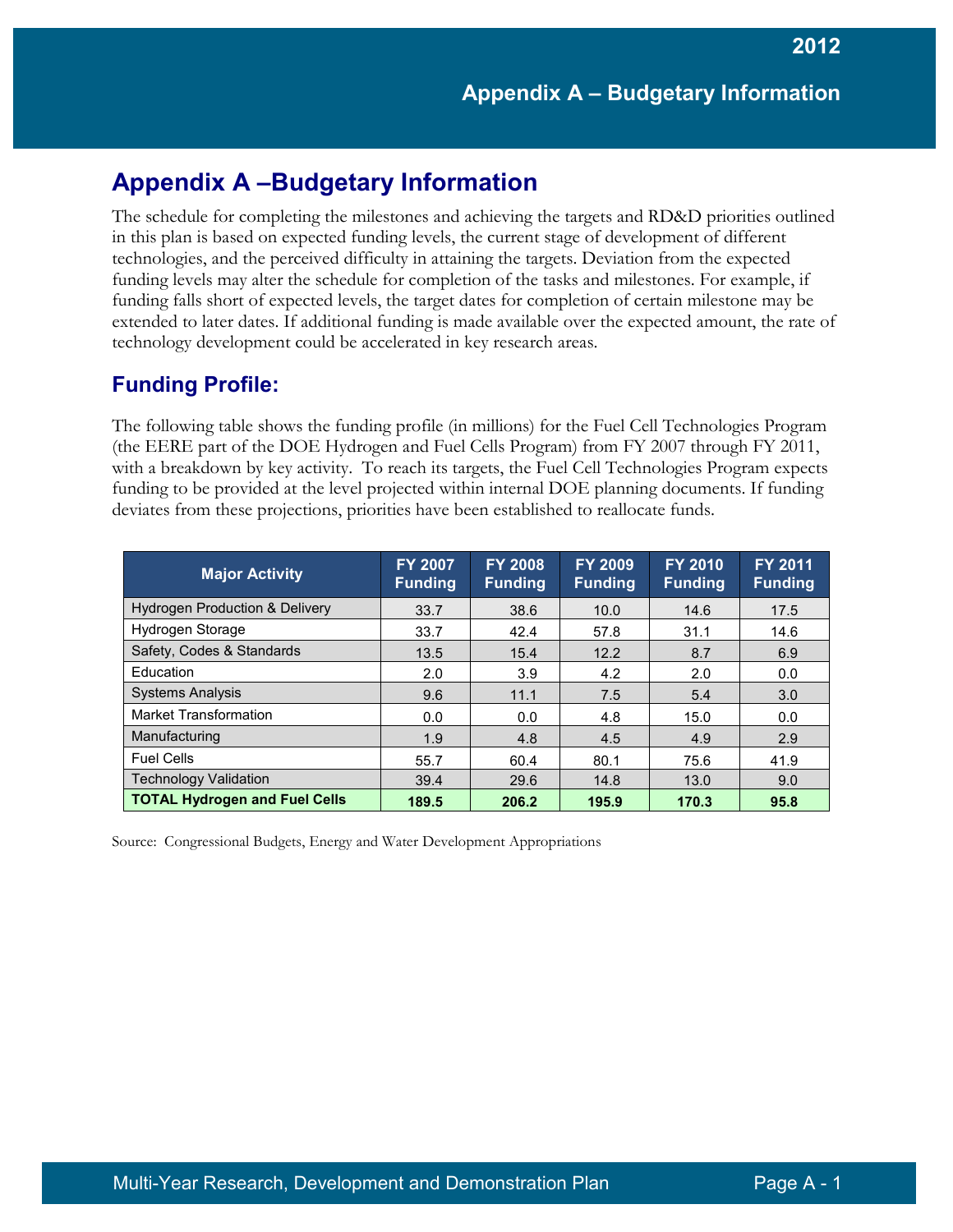### **Appendix C – Hydrogen Quality**

The hydrogen fuel quality specification in Table C.1 below is based on the SAE International Surface Vehicle Standard *SAE-2719 - Hydrogen Fuel Quality Guideline for Fuel Cell Vehicles,* June 2011*.*  This specification has been harmonized to the extent possible with the draft international standard, ISO*/DIS 14687-2, Hydrogen Fuel – Product Specification – Part 2: Proton exchange membrane (PEM) fuel cell applications for road vehicles*, recently approved by the International Organization for Standardization (ISO)*.*

The primary purpose of this specification is to ensure that the effects of possible fuel contaminants on fuel cell performance and durability in early commercial vehicles are acceptable. Modeling and analysis have shown that the impact on the cost of producing hydrogen fuel that complies with the specification is not significant. However, the costs of analyzing and verifying compliance with the specification are still under study. ASTM International has developed and is validating standardized methods to sample and analyze the presence of contaminants at the levels prescribed in the specification.

Additional fuel quality RD&D, fuel cell testing, operational data from fuel cell vehicles, improvements in the impurity tolerance of fuel cells, and advanced material storage options that are likely to introduce or impose different impurities may lead to revisions of these limits. Fuel Cell and Hydrogen Program RD&D planning will address hydrogen quality issues as they relate to cost and performance goals for each technology area— production, delivery, storage, fuel cells, and safety, codes and standards. Those issues and RD&D activities specific to each of these areas will be included in those sections of the RD&D Plan.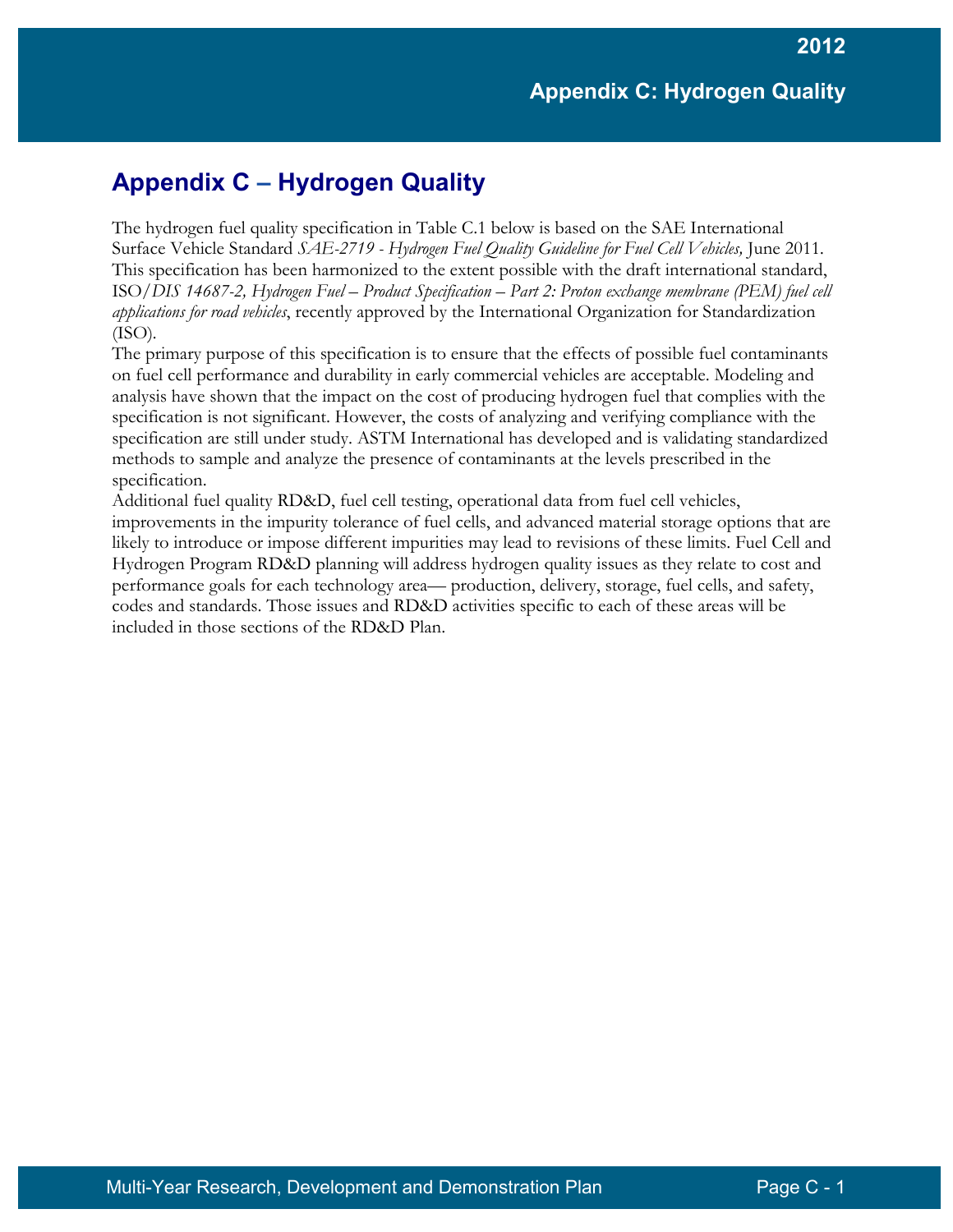### **Appendix C: Hydrogen Quality**

| <b>Table C.1: Hydrogen Fuel Quality Specification</b>                           |                            |                     |                                                                                            |                                                                  |
|---------------------------------------------------------------------------------|----------------------------|---------------------|--------------------------------------------------------------------------------------------|------------------------------------------------------------------|
| <b>Constituent</b>                                                              | Chemical<br><b>Formula</b> | Limits <sup>e</sup> | <b>Laboratory Test Methods to</b><br><b>Consider</b><br>and Under Development <sup>f</sup> | <b>Minimum</b><br><b>Analytical</b><br><b>Detection</b><br>Limit |
| Hydrogen fuel index                                                             | H <sub>2</sub>             | >99.97%             |                                                                                            |                                                                  |
| Total allowable non-<br>hydrogen, non-helium,<br>non-particulate<br>constituent |                            | 100<br>µmol/mol     |                                                                                            |                                                                  |
| Acceptable limit of each individual constituent                                 |                            |                     |                                                                                            |                                                                  |
| Water <sup>a</sup>                                                              | H <sub>2</sub> 0           | 5<br>umol/mol       | ASTM D7653-10, ASTM D7649-10                                                               | 0.12<br>µmol/mol                                                 |
| Total hydrocarbons <sup>b</sup><br>$(C_1$ basis)                                |                            | 2<br>µmol/mol       | <b>ASTM D7675-11</b>                                                                       | 0.1<br>µmol/mol                                                  |
| Oxygen                                                                          | O <sub>2</sub>             | 5<br>µmol/mol       | <b>ASTM D7649-10</b>                                                                       | µmol/mol                                                         |
| Helium                                                                          | He                         | 300<br>umol/mol     | <b>ASTM D1945-03</b>                                                                       | 100<br>µmol/mol                                                  |
| Nitrogen, Argon                                                                 | $N_2$ , Ar                 | 100<br>µmol/mol     | ASTM D7649-10                                                                              | 5<br>µmol/mol                                                    |
| Carbon dioxide                                                                  | CO <sub>2</sub>            | 2<br>µmol/mol       | ASTM D7649-10, ASTM D7653-10                                                               | 0.1<br>µmol/mol                                                  |
| Carbon monoxide                                                                 | CO                         | 0.2<br>µmol/mol     | <b>ASTM D7653-10</b>                                                                       | 0.01<br>µmol/mol                                                 |
| Total sulfur <sup>c</sup>                                                       |                            | 0.004<br>µmol/mol   | <b>ASTM D7652-11</b>                                                                       | 0.00002<br>umol/mol                                              |
| Formaldehyde                                                                    | <b>HCHO</b>                | 0.01<br>µmol/mol    | ASTM D7653-10                                                                              | 0.01<br>µmol/mol                                                 |
| Formic acid                                                                     | <b>HCOOH</b>               | 0.2<br>µmol/mol     | ASTM D7550-09, ASTM D7653-10                                                               | 0.02<br>µmol/mol                                                 |
| Ammonia                                                                         | NH <sub>3</sub>            | 0.1<br>umol/mol     | <b>ASTM D7653-10</b>                                                                       | 0.02<br>µmol/mol                                                 |
| Total halogenates <sup>d</sup>                                                  |                            | 0.05<br>µmol/mol    | ASTM WK23815, WK34574                                                                      | 0.01<br>µmol/mol                                                 |
| Particulate<br>Concentration                                                    |                            | 1<br>mg/kg          | ASTM D7650-10, ASTM D7651-10                                                               | 0.005<br>mg/kg                                                   |

<sup>a</sup> Due to water threshold level, the following constituents should not be found, however they should be tested for if there is a question on water content:

Sodium ( $\mathrm{Na}$ +) @ <0.05 µmole/mole H<sub>2</sub> or <0.05 µg/liter

Potassium (K+)  $\omega$  <0.05 µmole/mole H<sub>2</sub> or <0.08 µg/liter

or Potassium hydroxide (KOH) @ <0.05  $\mu$ mole/mole H<sub>2</sub> or <0.12  $\mu$ g/liter

<sup>b</sup> Includes, for example, ethylene, propylene, acetylene, benzene, phenol (paraffins, olefins, aromatic compounds, alcohols, aldehydes). THC may exceed 2 micromoles per mole due only to the presence of methane, in which case the summation of methane, nitrogen and argon is not to exceed 100 ppm.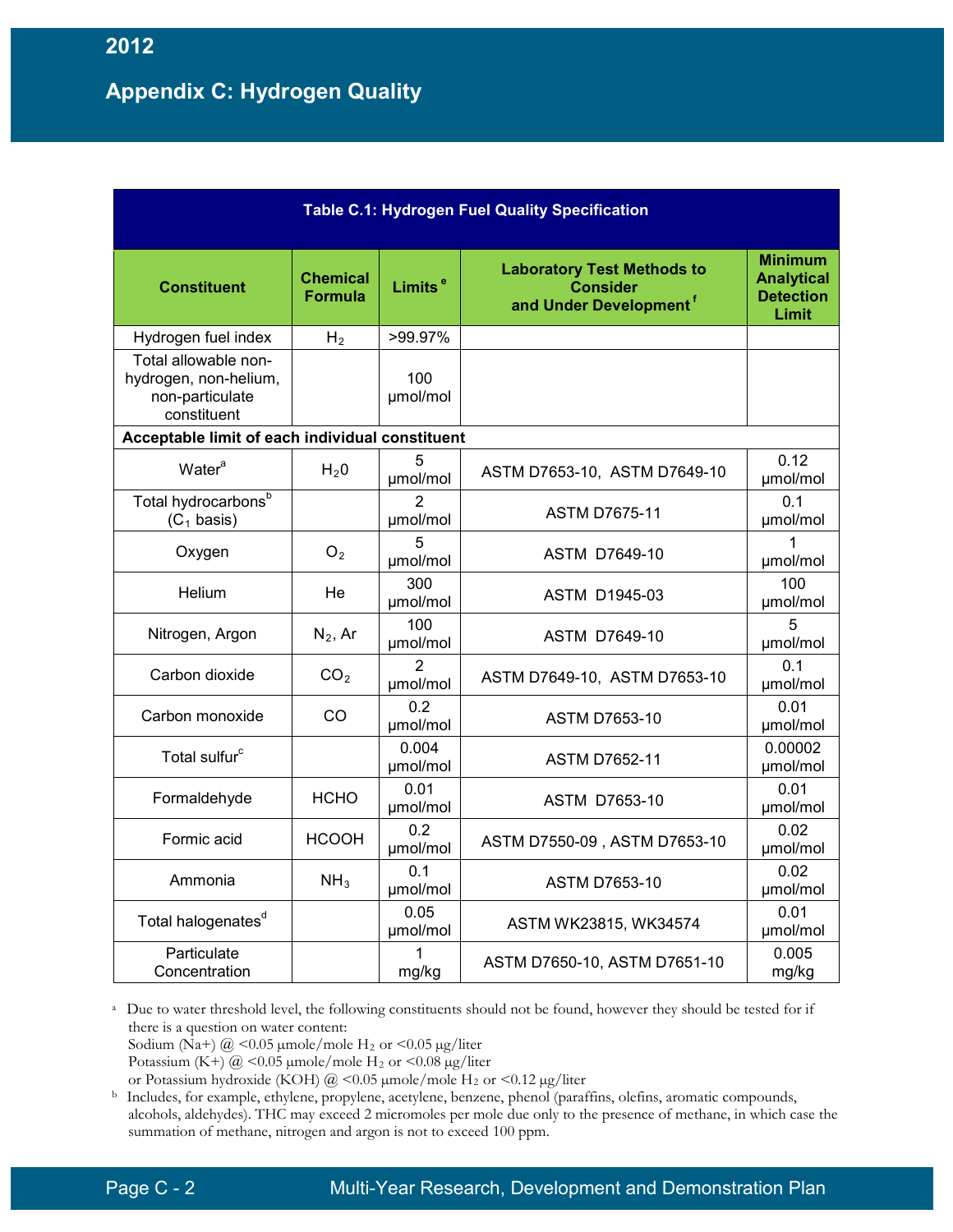- <sup>c</sup> Includes, for example, hydrogen sulfide (H2S), carbonyl sulfide (COS), carbon disulfide (CS2) and mercaptans.
- <sup>d</sup> Includes, for example, hydrogen bromide (HBr), hydrogen chloride (HCl), chlorine (Cl<sub>2</sub>) and organic halides (R-X).
- <sup>e</sup> Limits are upper limits except for the hydrogen which is a lower limit. All limits are subject to revision after additional testing under operational conditions and improved standardized analytical procedures.<br><sup>f</sup> Gaseous sampling uses procedures in ASTM D7606-11
-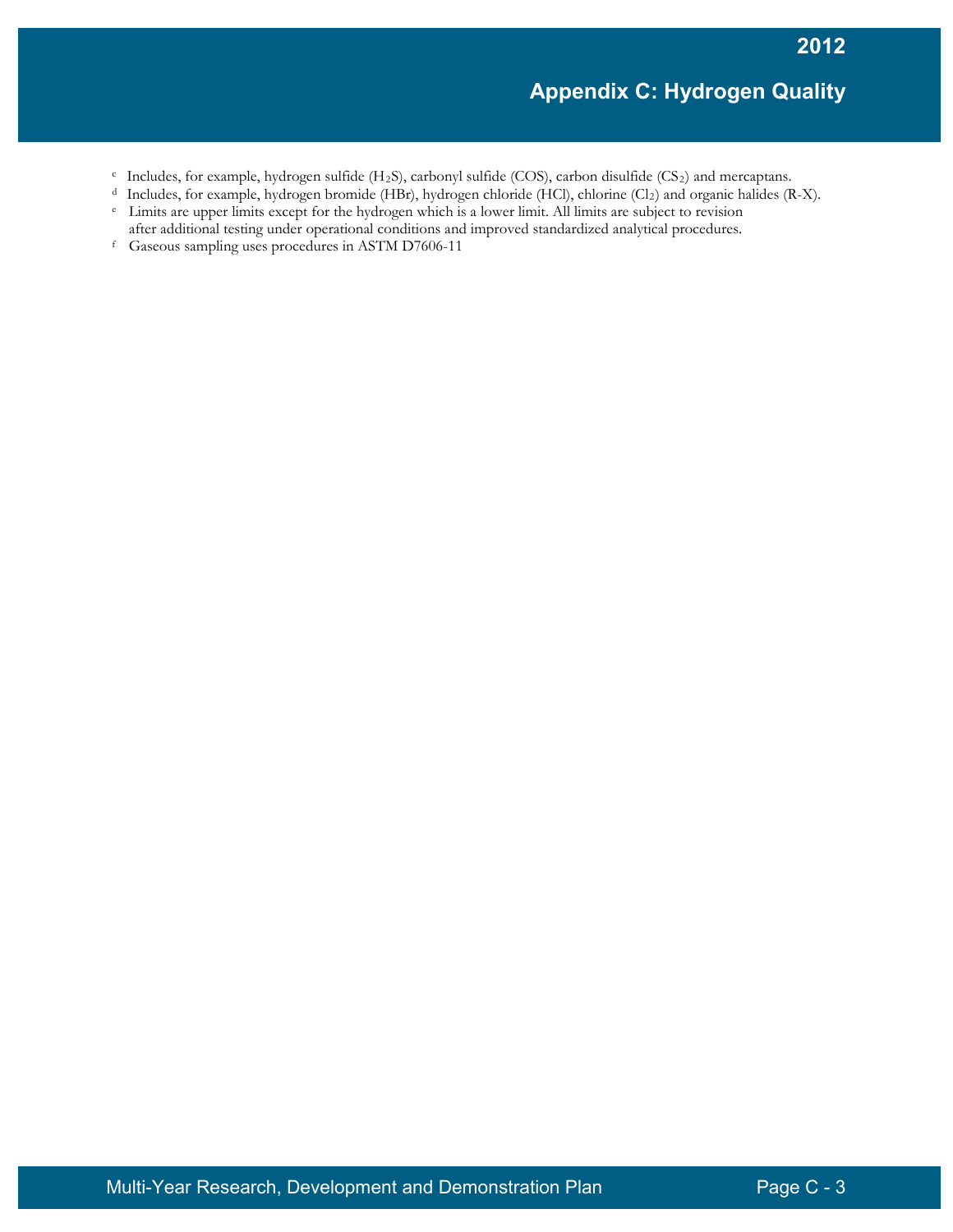**2012 Appendix D – Project Evaluation Form**

|                                                                                                       | <b>DOE Hydrogen Program</b><br><b>2011 Annual Merit Review</b><br><b>Project Evaluation Form</b>                                                                                                                                                                   |                  |                                                                                                                             |
|-------------------------------------------------------------------------------------------------------|--------------------------------------------------------------------------------------------------------------------------------------------------------------------------------------------------------------------------------------------------------------------|------------------|-----------------------------------------------------------------------------------------------------------------------------|
| <b>Project Number:</b>                                                                                |                                                                                                                                                                                                                                                                    | <b>Reviewer:</b> |                                                                                                                             |
| <b>Title of Project:</b>                                                                              |                                                                                                                                                                                                                                                                    |                  |                                                                                                                             |
| <b>Presenter Name:</b>                                                                                |                                                                                                                                                                                                                                                                    |                  |                                                                                                                             |
|                                                                                                       | Provide specific, concise comments to support your evaluation.                                                                                                                                                                                                     |                  |                                                                                                                             |
| 1.<br><b>Relevance</b>                                                                                | To overall DOE objectives - the degree to which the project supports the Hydrogen and Fuel Cells Program and the<br>goals and objectives in the Multi-Year RD&D Plan. (Weight = 20%)                                                                               |                  |                                                                                                                             |
|                                                                                                       |                                                                                                                                                                                                                                                                    | score            | comments                                                                                                                    |
|                                                                                                       | 4 - Outstanding. Project is critical to the Hydrogen and Fuel<br>Cells Program and fully supports DOE RD&D objectives.                                                                                                                                             |                  |                                                                                                                             |
|                                                                                                       | 3 - Good. Most project aspects align with the Hydrogen and<br>Fuel Cells Program and DOE RD&D objectives.                                                                                                                                                          |                  |                                                                                                                             |
| Program and DOE RD&D objectives.                                                                      | 2 - Fair. Project partially supports the Hydrogen and Fuel Cells                                                                                                                                                                                                   |                  |                                                                                                                             |
|                                                                                                       | 1 - Poor. Project provides little support to the Hydrogen and<br>Fuel Cells Program and DOE RD&D objectives.                                                                                                                                                       |                  |                                                                                                                             |
| 2.<br>Approach                                                                                        | with other efforts. (Weight = 20%)                                                                                                                                                                                                                                 |                  | To performing the work – the degree to which barriers are addressed, the project is well designed, feasible, and integrated |
|                                                                                                       |                                                                                                                                                                                                                                                                    | score            | comments                                                                                                                    |
| to improve approach significantly.                                                                    | 4 - Outstanding. Sharply focused on critical barriers; difficult                                                                                                                                                                                                   |                  |                                                                                                                             |
|                                                                                                       | 3 - Good. Generally effective but could be improved;<br>contributes to overcoming some barriers.                                                                                                                                                                   |                  |                                                                                                                             |
| on overcoming barriers.                                                                               | 2 - Fair. Has significant weaknesses; may have some impact                                                                                                                                                                                                         |                  |                                                                                                                             |
| 1 - Poor. Not responsive to project objectives; unlikely to<br>contribute to overcoming the barriers. |                                                                                                                                                                                                                                                                    |                  |                                                                                                                             |
| 3.<br>40%)                                                                                            | <b>Accomplishments and progress</b><br>Toward overall project and DOE goals - the degree to which progress has been made and measured against<br>performance indicators, and the degree to which the project has demonstrated progress toward DOE goals. (Weight = | score            | comments                                                                                                                    |
|                                                                                                       | 4 - Outstanding. Excellent progress toward objectives;                                                                                                                                                                                                             |                  |                                                                                                                             |
|                                                                                                       | suggests that barrier(s) will be overcome.                                                                                                                                                                                                                         |                  |                                                                                                                             |
| 3 - Good. Significant progress toward objectives and<br>overcoming one or more barriers.              |                                                                                                                                                                                                                                                                    |                  |                                                                                                                             |
| progress has been slow                                                                                | 2 - Fair. Modest progress in overcoming barriers; rate of                                                                                                                                                                                                          |                  |                                                                                                                             |

**1 - Poor.** Little or no demonstrated progress towards objectives or any barriers.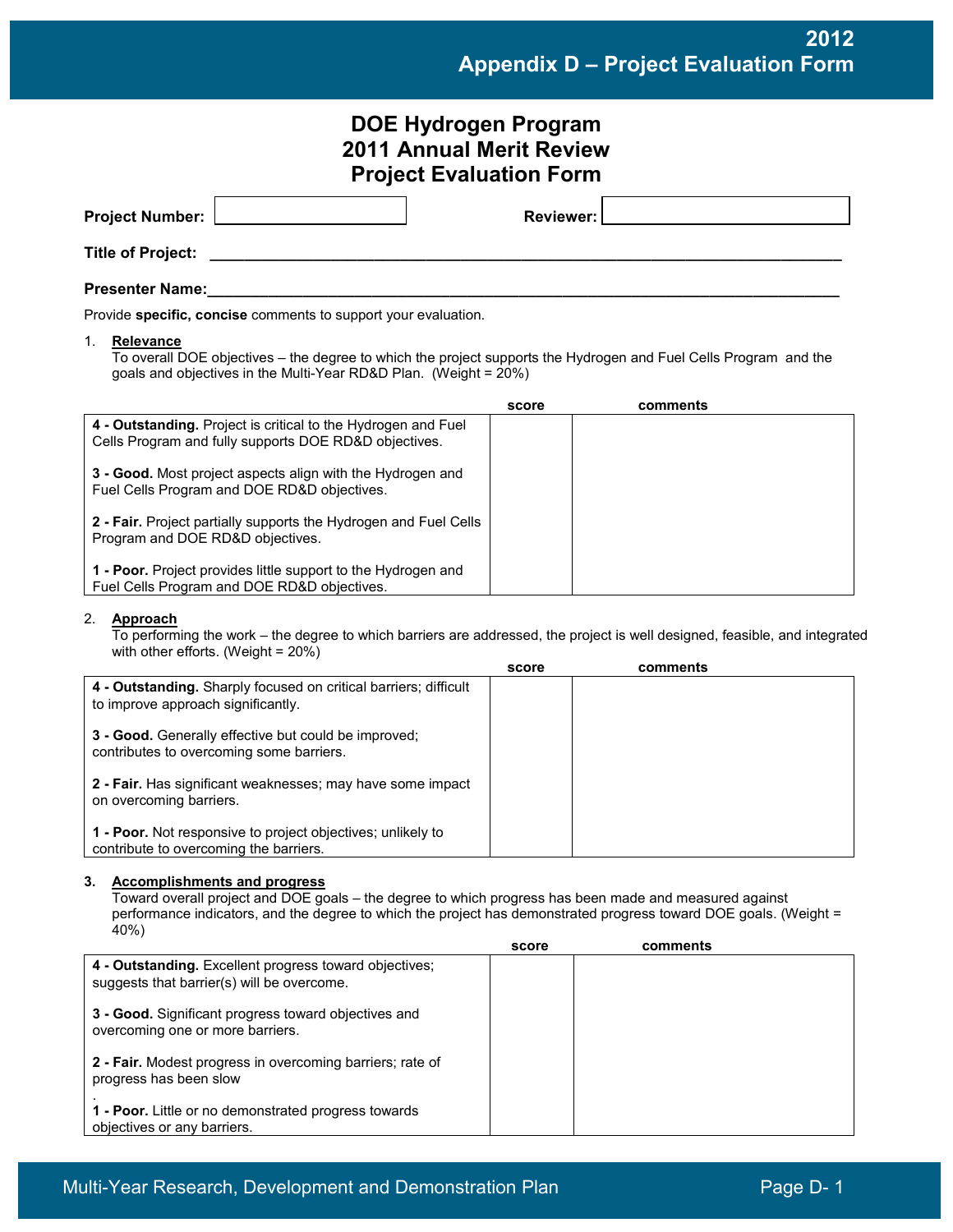#### **4. Collaboration and coordination with other institutions**

| The degree to which the project interacts with other entities and projects. (Weight = 10%) |  |  |  |  |
|--------------------------------------------------------------------------------------------|--|--|--|--|
|                                                                                            |  |  |  |  |

|                                                                                                                                                       | score | comments |
|-------------------------------------------------------------------------------------------------------------------------------------------------------|-------|----------|
| 4 - Outstanding. Close, appropriate collaboration with other<br>institutions; partners are full participants and well coordinated.                    |       |          |
| 3 - Good. Some collaboration exists; partners are fairly well<br>coordinated.                                                                         |       |          |
| 2 - Fair. A little collaboration exists; coordination between<br>partners could be significantly improved.                                            |       |          |
| 1 - Poor. Most work is done at the sponsoring organization<br>with little outside collaboration; little or no apparent<br>coordination with partners. |       |          |

#### **5. Proposed future work**

 The degree to which the project has effectively planned its future in a logical manner by incorporating appropriate decision points, considering barriers to its goals and, when sensible, mitigating risk by providing alternate pathways. (Weight = 10%)

|                                                                                               | score | comments |
|-----------------------------------------------------------------------------------------------|-------|----------|
| 4 - Outstanding. Plans clearly build on past progress and are<br>sharply focused on barriers. |       |          |
| 3 - Good. Plans build on past progress and generally address<br>overcoming barriers.          |       |          |
| 2 - Fair. Plans may lead to improvements, but need better<br>focus on overcoming barriers.    |       |          |
| 1 - Poor. Plans have little relevance toward eliminating<br>barriers or advancing the Program |       |          |

#### **Project strengths:**

#### **Project weaknesses**

#### **Recommendations for additions/deletions to project scope**

Project Number: **Reviewer: Reviewer: Reviewer: Reviewer: Reviewer: Reviewer: Reviewer: Reviewer: Reviewer: Reviewer: Reviewer: Reviewer: Reviewer: Reviewer: Reviewer: Reviewer: Reviewer: R**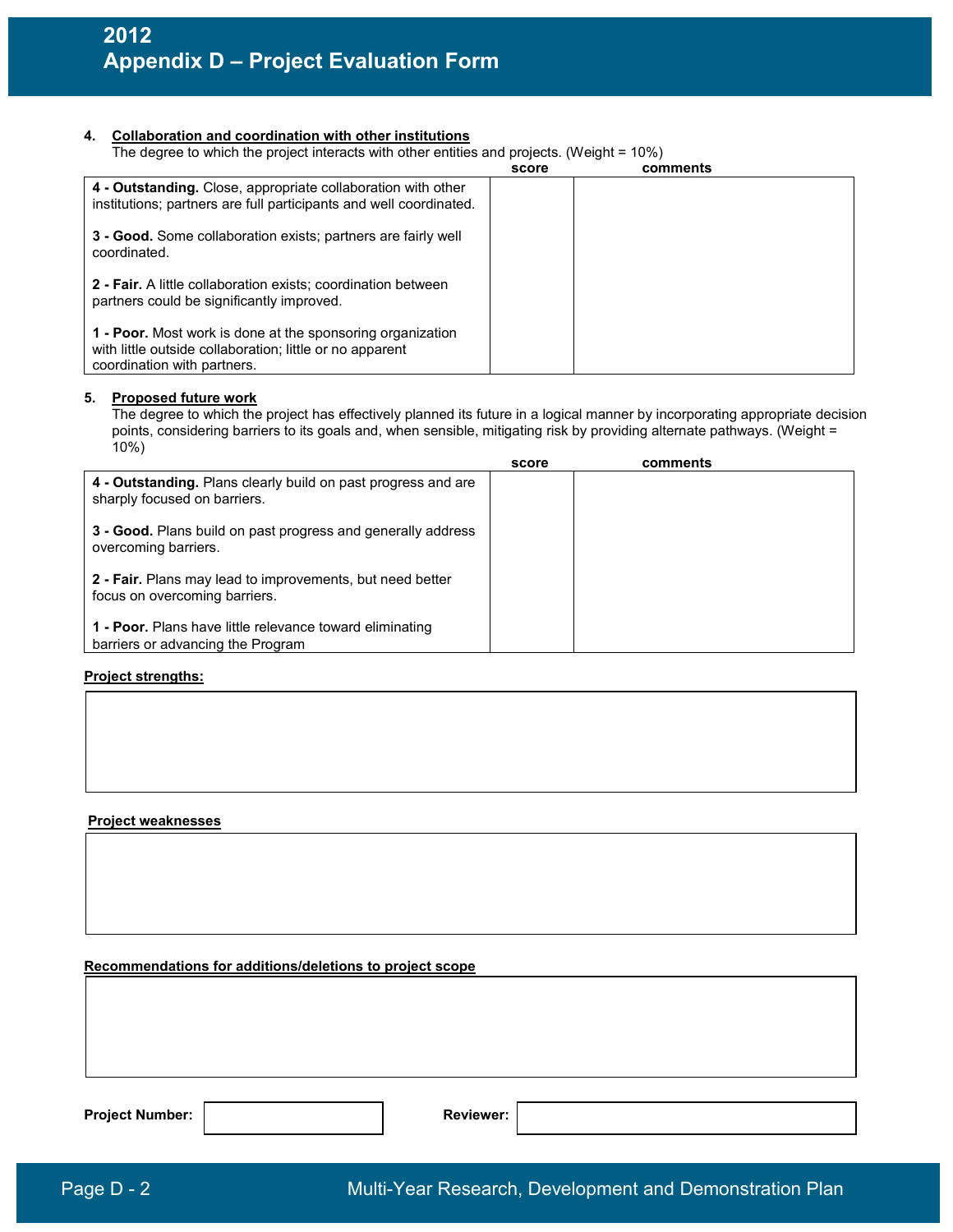**2012**

| AEI               | <b>Advanced Energy Initiative</b>                          |
|-------------------|------------------------------------------------------------|
| AEO               | <b>Annual Energy Outlook</b>                               |
| AFC               | Alkaline Fuel Cell                                         |
| AHJ               | Authorities Having Jurisdiction                            |
| <b>AMFC</b>       | Alkaline Membrane Fuel Cells                               |
| AMR               | <b>Annual Merit Review</b>                                 |
| ANL               | (DOE) Argonne National Laboratory                          |
| <b>APU</b>        | <b>Auxiliary Power Unit</b>                                |
| ARRA              | American Recovery and Reinvestment Act of 2009             |
| ASES              | American Solar Energy Society                              |
| ASME              | American Society of Mechanical Engineers                   |
| AST               | <b>Accelerated Stress Test</b>                             |
| <b>ASTM</b>       | American Society for Testing and Materials                 |
| ATP               | Adenosine-5'-Triphosphate                                  |
| Bchl              | Bacteriochlorophyll                                        |
| <b>BES</b>        | (DOE Office of) Basic Energy Sciences                      |
| BEV               | <b>Battery Electric Vehicle</b>                            |
| BNL               | (DOE) Brookhaven National Laboratory                       |
| <b>BOP</b>        | <b>Balance of Plant</b>                                    |
| <b>BPVC</b>       | Boiler and Pressure Vessel Code                            |
| C/N               | Ratio of Carbon to Nitrogen                                |
| CaFCP             | California Fuel Cell Partnership                           |
| CARB              | California Air Resource Board                              |
| <b>CCB</b>        | Change Control Board                                       |
| CcH <sub>2</sub>  | Cryo-Compressed Hydrogen                                   |
| <b>CCM</b>        | <b>Catalyst Coated Membrane</b>                            |
| CDO               | Code Development Organization                              |
| CDP               | Composite Data Products                                    |
| <b>CEC</b>        | California Energy Commission                               |
| <b>CERL</b>       | (U.S. Army's) Construction Engineering Research Laboratory |
| <b>CFD</b>        | Computational Fluid Dynamics                               |
| CH <sub>2</sub> P | Combined Hydrogen and Power                                |
| <b>CHG</b>        | Compressed Hydrogen Gas                                    |
| <b>CHHP</b>       | Combined Heat, Hydrogen and Power                          |
| <b>CHP</b>        | Combined Heat and Power                                    |
| <b>CNG</b>        | Compressed Natural Gas                                     |
| CoE               | Center of Excellence                                       |
| <b>COP</b>        | Coefficient of Performance                                 |
| <b>CRADA</b>      | Cooperative Research and Development Agreement             |
| <b>CSA</b>        | Canadian Standards Association                             |
| <b>CSD</b>        | Compression, Storage, and Dispensing                       |
| <b>CSTT</b>       | Codes and Standards Technical Team                         |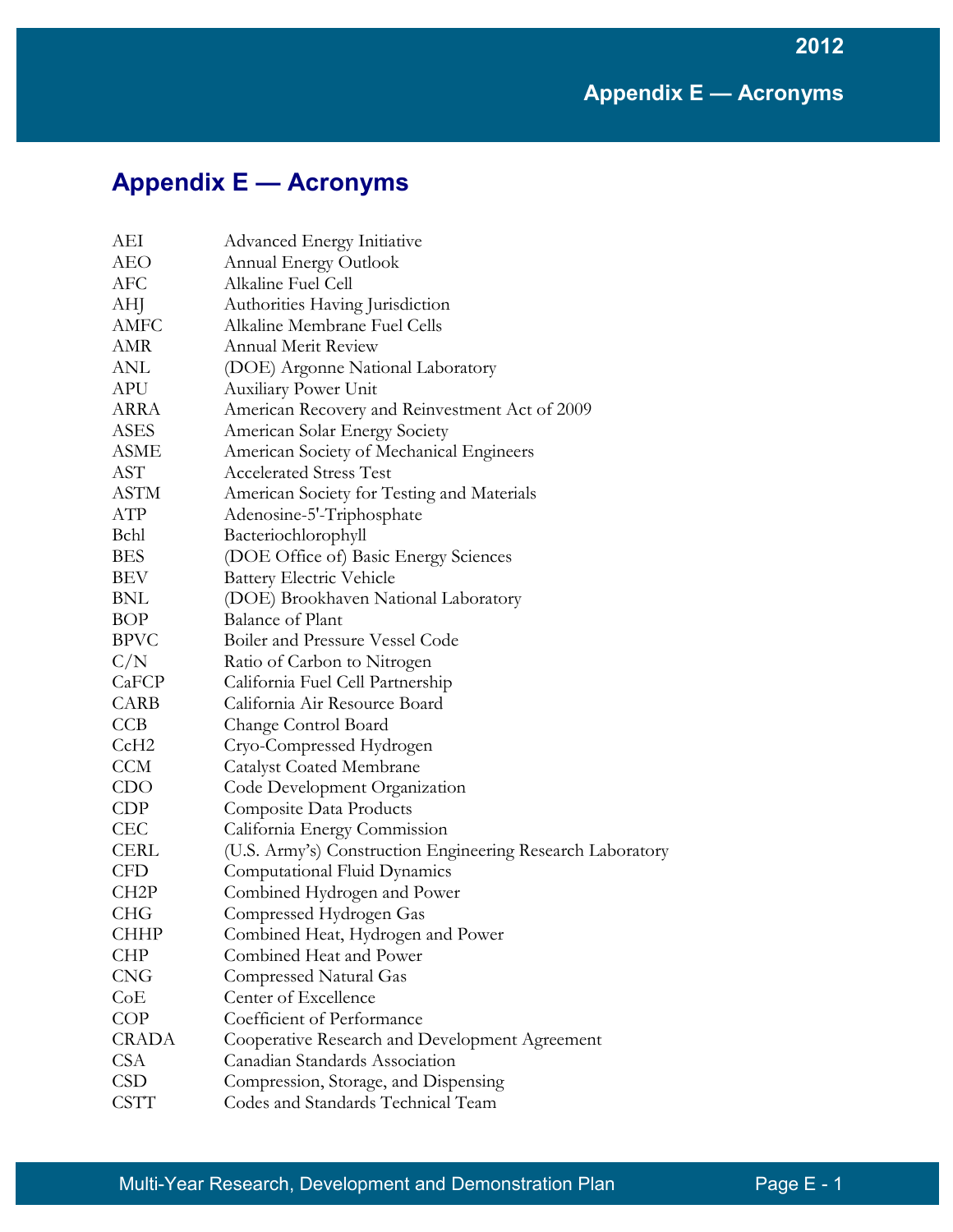| <b>DDP</b>       | Detailed Data Products                                                          |
|------------------|---------------------------------------------------------------------------------|
| <b>DFMA</b>      | Design for Manufacture and Assembly                                             |
| DG               | Distributed Generation                                                          |
| DLA              | Defense Logistics Agency                                                        |
| <b>DMFC</b>      | Direct Methanol Fuel Cell                                                       |
| <b>DNGR</b>      | Distributed Natural Gas Reforming                                               |
| <b>DOC</b>       | U.S. Department of Commerce                                                     |
| <b>DOD</b>       | U.S. Department of Defense                                                      |
| DOE              | U.S. Department of Energy                                                       |
| <b>DOT</b>       | U.S. Department of Transportation                                               |
| EERE             | (DOE) Office of Energy Efficiency and Renewable Energy                          |
| EIA              | U.S. Energy Information Administration                                          |
| <b>EISA</b>      | Energy Independence and Security Act of 2007                                    |
| EPA              | U.S. Environmental Protection Agency                                            |
| EPAct            | Energy Policy Act of 2005                                                       |
| EPRI             | Electric Power Research Institute                                               |
| ER               | <b>Emergency Response</b>                                                       |
| ESG              | <b>Executive Steering Group</b>                                                 |
| <b>EWD</b>       | <b>Energy and Water Development</b>                                             |
| FAA              | (DOT) Federal Aviation Administration                                           |
| <b>FACA</b>      | Federal Advisory Committee Act                                                  |
| FCB              | <b>Fuel Cell Bus</b>                                                            |
| <b>FCEV</b>      | Fuel Cell Electric Vehicle                                                      |
| <b>FCHEA</b>     | U.S. Fuel Cells and Hydrogen Energy Association                                 |
| FCH JU           | Fuel Cell and Hydrogen Joint Undertaking                                        |
| <b>FCT</b>       | (DOE) Fuel Cell Technologies (Office)                                           |
| <b>FCV</b>       | <b>Fuel Cell Vehicles</b>                                                       |
| FE               | (DOE) Office of Fossil Energy                                                   |
| <b>FOM</b>       | Federated Object Model                                                          |
| <b>FPITT</b>     | Fuel Pathway Integration Technical Team                                         |
| <b>FRB</b>       | Fiber-Reinforced Polymer                                                        |
| <b>FTE</b>       | Full-Time Equivalent                                                            |
| <b>GDE</b>       | <b>Gas Diffusion Electrode</b>                                                  |
| GDL              | Gas Diffusion Layer                                                             |
| GGE              | Gallon of Gasoline Equivalent                                                   |
| <b>GHG</b>       | Greenhouse Gases                                                                |
| <b>GIS</b>       | Geographical Information System                                                 |
| <b>GPRA</b>      | Government Performance and Results Act                                          |
| <b>GREET</b>     | Greenhouse Gases, Regulated Emissions, and Energy Use in Transportation (Model) |
| <b>GSE</b>       | Ground Support Equipment                                                        |
| GTI              | Gas Technology Institute                                                        |
| <b>GTR</b>       | Global Technical Regulations                                                    |
| H <sub>2</sub> A | Hydrogen Analysis Tool (computer model)                                         |
| <b>HAMMER</b>    | Hazardous Materials Management and Emergency Response                           |
| <b>HCSTT</b>     | Hydrogen Codes and Standards Technical Team                                     |
|                  |                                                                                 |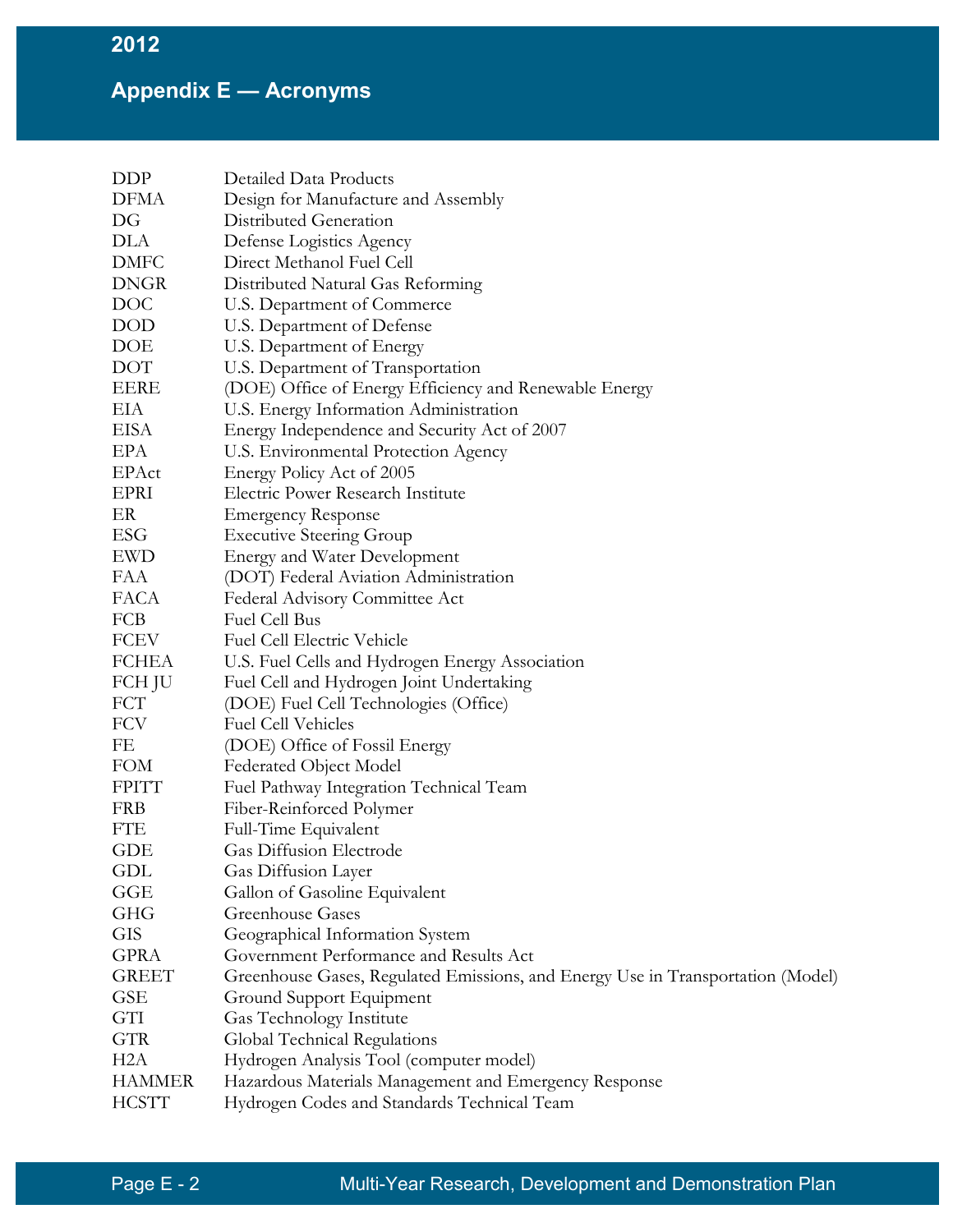| <b>HDPE</b>     | High-Density Polyethylene                                            |
|-----------------|----------------------------------------------------------------------|
| <b>HDSAM</b>    | Hydrogen Delivery Scenario Analysis Model                            |
| $H-E-B$         | Here Everything's Better (supermarkets)                              |
| HEV             | Hybrid Electric Vehicle                                              |
| <b>HFCEV</b>    | Hydrogen Fuel Cell Electric Vehicle                                  |
| <b>HFCIT</b>    | (DOE) Hydrogen, Fuel Cells and Infrastructure Technologies (Program) |
| <b>HFCV</b>     | Hydrogen and Fuel Cell Vehicle                                       |
| HFI             | Hydrogen Fuel Initiative                                             |
| <b>HHV</b>      | Higher Heating Value                                                 |
| <b>HIPOC</b>    | Hydrogen Industry Panel on Codes                                     |
| HLA             | High Level Architecture                                              |
| <b>HNEI</b>     | Hawaii Natural Energy Institute                                      |
| <b>HSDC</b>     | Hydrogen Secure Data Center                                          |
| <b>HSECoE</b>   | Hydrogen Storage Engineering Center of Excellence                    |
| <b>HSP</b>      | Hydrogen Safety Panel                                                |
| <b>HTAC</b>     | The Hydrogen and Fuel Cell Technical Advisory Committee              |
| HyARC           | Hydrogen Analysis Resource Center                                    |
| HyPRO           | Hydrogen Production Simulation Tool                                  |
| HyTEC           | Hydrogen Technology and Energy Curriculum                            |
| HyTrans         | Hydrogen Transition Model                                            |
| IB              | <b>Integrated Baseline</b>                                           |
| <b>ICAO</b>     | International Civil Aviation Organization                            |
| ICC             | International Code Council                                           |
| ICE             | Internal Combustion Engine                                           |
| ICEV            | <b>Internal Combustion Engine Vehicle</b>                            |
| IEA             | <b>International Energy Agency</b>                                   |
| IEC             | International Electrotechnical Commission                            |
| <b>IPEC</b>     | Incident Photon-to-Electron Conversion                               |
| <b>IPHE</b>     | International Partnership for Hydrogen and Fuel Cells in the Economy |
| <b>IRES</b>     | <b>Integrated Renewable Energy Station</b>                           |
| <b>ISO</b>      | International Organization for Standardization                       |
| <b>ITER</b>     | International Thermonuclear Experimental Reactor                     |
| <b>LCA</b>      | Life Cycle Assessment                                                |
| <b>LCOE</b>     | Levelized Cost of Energy                                             |
| LH <sub>2</sub> | Liquid Hydrogen                                                      |
| LHC             | <b>Light Harvesting Complex</b>                                      |
| <b>LHV</b>      | Lower Heating Value                                                  |
| <b>LLNL</b>     | (DOE) Lawrence Livermore National Laboratory                         |
| LPG             | Liquefied Petroleum Gas (also called Liquid Propane Gas)             |
| M&O             | Management and Operations                                            |
| <b>MACRS</b>    | Modified Accelerated Cost-Recovery System                            |
| MARKAL          | Market Allocation Model                                              |
| <b>MCFC</b>     | Molten Carbonate Fuel Cell                                           |
| MEA             | Membrane Electrode Assembly                                          |
| <b>MEC</b>      | Microbial Electrolysis Cell                                          |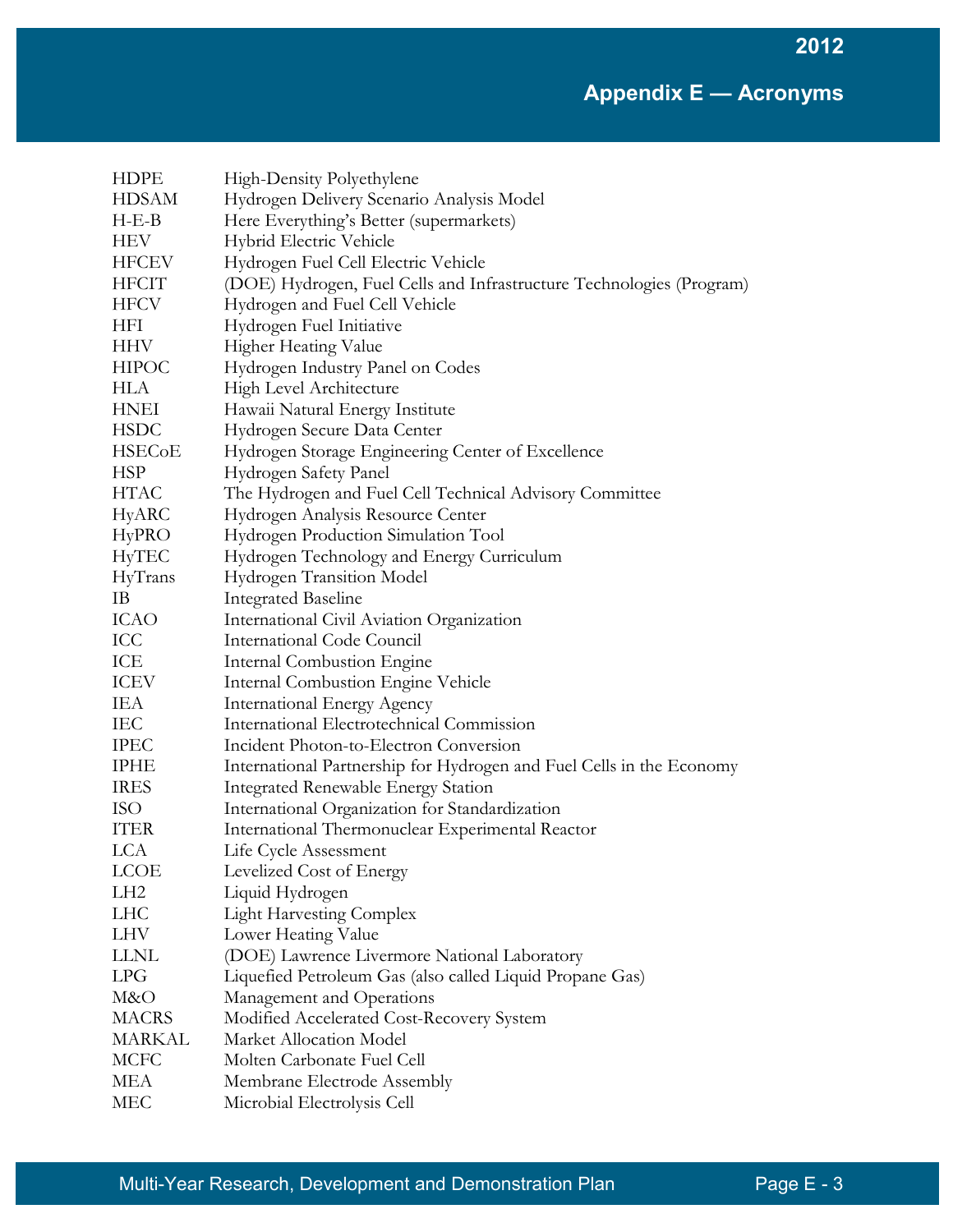| MHE          | Material Handling Equipment                                |
|--------------|------------------------------------------------------------|
| MiniCAM      | Mini-Climate Assessment Model                              |
| <b>MMBtu</b> | Million (Thousand Thousand) Btu                            |
| MOF          | Metal Organic Framework                                    |
| MPL          | Micro-Porous Layer                                         |
| MSM          | Macro-System Model                                         |
| MTBF         | Mean Time Between Failures                                 |
| <b>MYPP</b>  | Multi-Year Program Plan                                    |
| MYRD&D       | Multi-Year Research, Development, and Demonstration (Plan) |
| NA           | Not Available                                              |
| NAE          | National Academy of Engineering                            |
| <b>NAS</b>   | National Academy of Sciences                               |
| NASA         | National Aeronautics and Space Administration              |
| <b>NDE</b>   | Nondestructive Evaluation                                  |
| NE           | (DOE) Office of Nuclear Energy                             |
| <b>NEMS</b>  | National Energy Modeling System                            |
| <b>NETL</b>  | (DOE) National Energy Technology Laboratory                |
| <b>NFCBP</b> | National Fuel Cell Bus Program                             |
| <b>NFPA</b>  | National Fire Protection Association                       |
| NHA          | National Hydrogen Association                              |
| <b>NHTSA</b> | National Highway Transportation Safety Administration      |
| <b>NIST</b>  | National Institute for Standards and Technology            |
| $NO_{X}$     | Nitrogen Oxide                                             |
| <b>NPS</b>   | U.S. National Park Service                                 |
| NRC          | National Research Council                                  |
| NREL         | (DOE) National Renewable Energy Laboratory                 |
| O&M          | Operations and Maintenance                                 |
| <b>OBD</b>   | <b>On-Board Diagnostics</b>                                |
| OEM          | Original Equipment Manufacturers                           |
| <b>OMB</b>   | (White House) Office of Management and Budget              |
| ORNL         | (DOE) Oak Ridge National Laboratory                        |
| <b>OSTP</b>  | (White House) Office of Science and Technology Policy      |
| <b>OTR</b>   | Over the Road                                              |
| PAN          | Polyacrylonitrile                                          |
| P/R          | Photosynthesis/Respiration Capacity Ratio                  |
| PAE          | Planning, Analysis and Evaluation                          |
| <b>PAFC</b>  | Phosphoric Acid Fuel Cell                                  |
| PAR          | Photosynthetically Active Radiation                        |
| <b>PART</b>  | (OMB) Program Assessment Rating Tool                       |
| PB           | Programmatic Baseline                                      |
| <b>PBA</b>   | (EERE Office of) Planning, Budget and Analysis             |
| PBI-type     | Polybenzimidazole-type (Fuel Cell)                         |
| <b>PDA</b>   | Personal Digital Assistant                                 |
| PEC          | Photoelectrochemical                                       |
| PEM          | Polymer Electrolyte Membrane                               |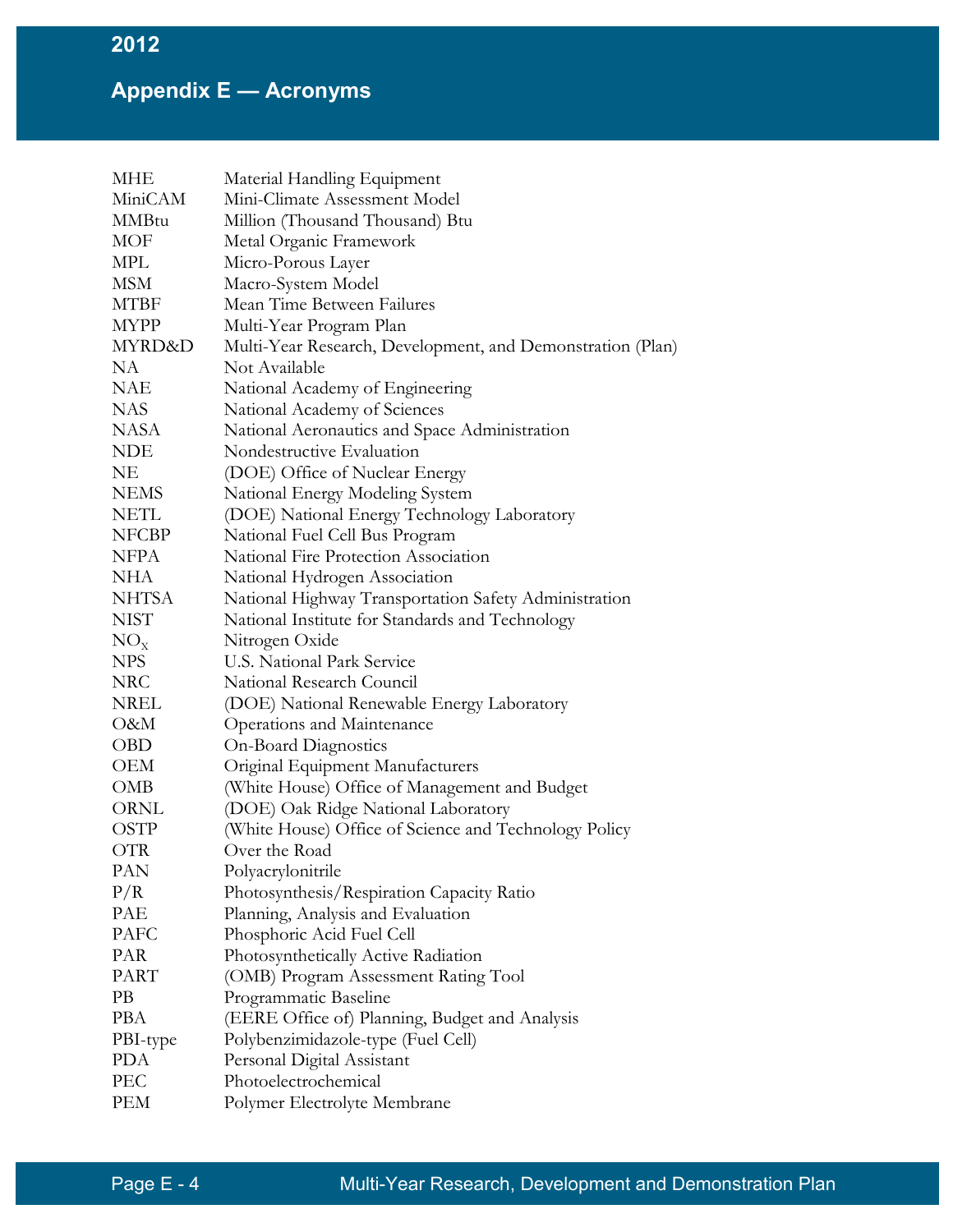| <b>PEMFC</b>        | Polymer Electrolyte Membrane Fuel Cell                                                             |
|---------------------|----------------------------------------------------------------------------------------------------|
| PHEV                | Plug-In Hybrid Electric Vehicle                                                                    |
| PM                  | Particulate Matter                                                                                 |
| PM                  | Program Manager                                                                                    |
| <b>PMC</b>          | Project Management Center                                                                          |
| <b>PMOP</b>         | Program Management and Operations Plan                                                             |
| <b>PNNL</b>         | (DOE) Pacific Northwest National Laboratory                                                        |
| <b>PNS</b>          | Purple Non-Sulfur (Bacteria)                                                                       |
| POF                 | Polymeric Organic Framework                                                                        |
| <b>PPA</b>          | Power Purchase Agreement                                                                           |
| <b>PROX</b>         | Preferential Oxidation                                                                             |
| <b>PSA</b>          | Pressure Swing Adsorption                                                                          |
| <b>PSAT</b>         | Powertrain Systems Analysis Toolkit                                                                |
| <b>PTC</b>          | Production Tax Credit                                                                              |
| R&D                 | Research and Development                                                                           |
| <b>RCS</b>          | Regulations, Codes and Standards                                                                   |
| <b>RCSWG</b>        | Regulations, Codes and Standards Working Group                                                     |
| RD&D                | Research, Development and Demonstration                                                            |
| RDD&D               | Research, Development, Demonstration and Deployment                                                |
| <b>RFP</b>          | Request for Proposal                                                                               |
| RH                  | Relative Humidity                                                                                  |
| <b>RLP</b>          | Resource Loaded Plan                                                                               |
| <b>RMP</b>          | Risk Management Plan                                                                               |
| SAE                 | Society of Automotive Engineers                                                                    |
| SAIC                | Science Applications International Corporation                                                     |
| SAP                 | Systems Analysis Plan                                                                              |
| <b>SBIR</b>         | <b>Small Business Innovation Research (Program)</b>                                                |
| SC                  | (DOE) Office of Science                                                                            |
| <b>SCRA</b>         | South Carolina Research Authority                                                                  |
| SCS                 | Safety, Codes and Standards                                                                        |
| <b>SDO</b>          | <b>Standards Development Organizations</b>                                                         |
| <b>SECA</b>         | Solid State Energy Conversion Alliance                                                             |
| <b>SERA</b>         | Scenario Evaluation and Regionalization Analysis                                                   |
| <b>SIP</b>          | Systems Integration Plan                                                                           |
| <b>SMR</b>          | Steam Methane Reforming                                                                            |
| SNL                 | (DOE) Sandia National Laboratories                                                                 |
| SOFC                | Solid Oxide Fuel Cell                                                                              |
| SOW                 | Statement of Work                                                                                  |
| <b>SRA</b>          | SRA International, Inc.                                                                            |
| <b>SRNL</b>         | (DOE) Savannah River National Laboratory                                                           |
| <b>STCH</b>         | Solar Thermochemical Hydrogen (Production)                                                         |
| <b>STH</b>          | Solar to Hydrogen                                                                                  |
| <b>TAG</b>          | U.S. Technical Advisory Groups                                                                     |
| <b>TARDEC</b><br>TB | (U.S. Army's) Tank Automotive, Research, Development, and Engineering Center<br>Technical Baseline |
|                     |                                                                                                    |